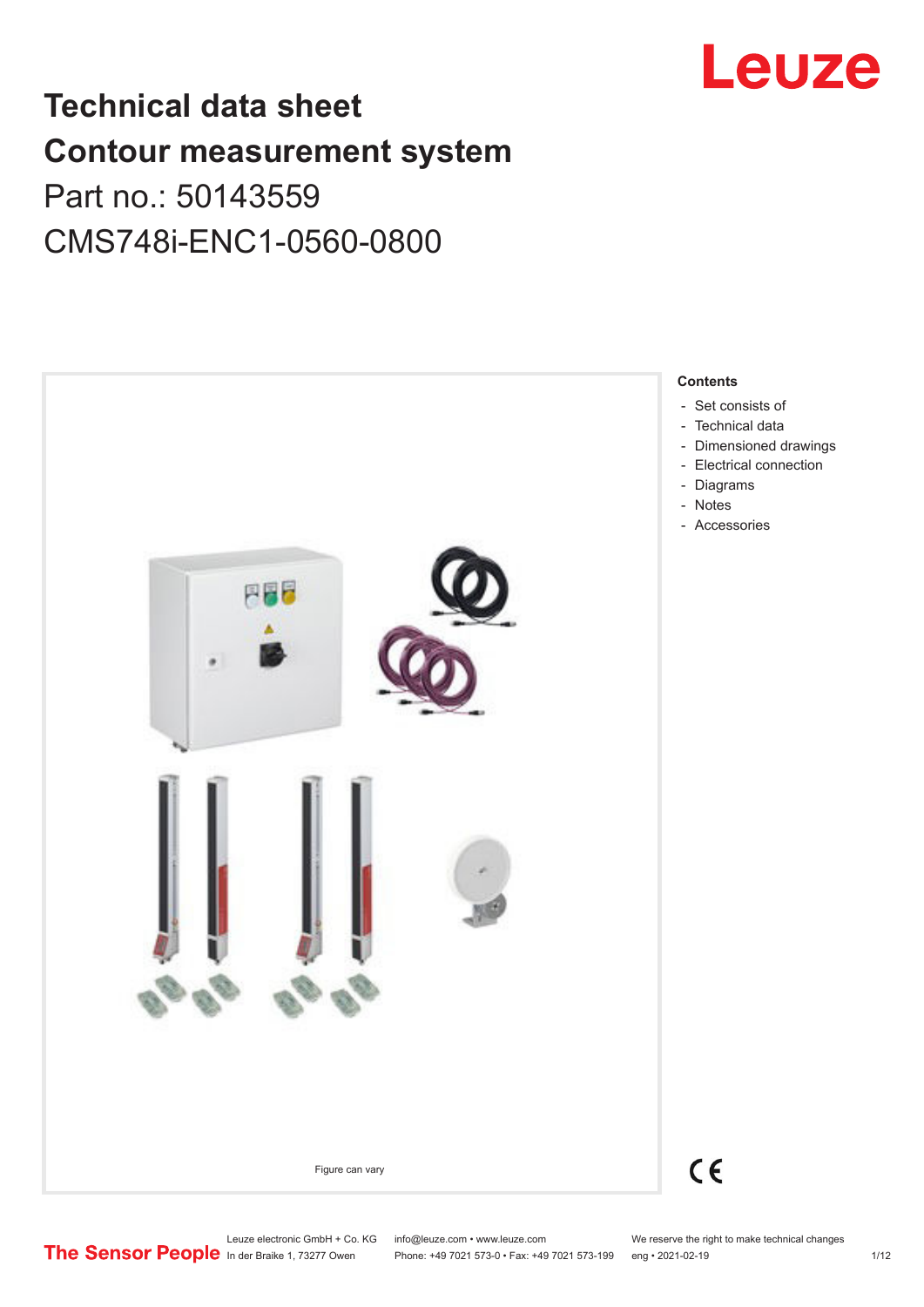## **Set consists of**

## Leuze

|     | <b>Quantity</b> Part no. |          | <b>Designation</b>                      | <b>Article</b>                               | <b>Description</b>                                                                                                                                                                                                                                    |
|-----|--------------------------|----------|-----------------------------------------|----------------------------------------------|-------------------------------------------------------------------------------------------------------------------------------------------------------------------------------------------------------------------------------------------------------|
|     | $\overline{2}$           | 424417   | <b>BT-2P40</b>                          | Mounting bracket set                         | Bore hole 1: M6<br>Bore hole 2: M6<br>Design of mounting device: Mounting clamp<br>Fastening, at system: Groove mounting<br>Mounting bracket, at device: Groove mounting<br>Type of mounting device: Clampable<br>Material: Metal                     |
|     | $\mathbf{1}$             | 50118743 | $L-M12$                                 | CML730i-R05-560.A/ Light curtain receiver    | Operating range: 0.1  4.5 m<br>Interface: IO-Link<br>Connection: Connector, M12, Axial, 8-pin                                                                                                                                                         |
|     | $\mathbf{1}$             | 50118746 | $L-M12$                                 | CML730i-R05-800.A/ Light curtain receiver    | Operating range: 0.1  4.5 m<br>Interface: IO-Link<br>Connection: Connector, M12, Axial, 8-pin                                                                                                                                                         |
|     | $\mathbf{1}$             | 50118582 | M12                                     | CML730i-T05-560.A- Light curtain transmitter | Operating range: 0.1  4 m<br>Connection: Connector, M12, Axial, 5-pin                                                                                                                                                                                 |
|     | $\mathbf{1}$             | 50118585 | M12                                     | CML730i-T05-800.A- Light curtain transmitter | Operating range: 0.1  4 m<br>Connection: Connector, M12, Axial, 5-pin                                                                                                                                                                                 |
|     | $\overline{2}$           | 50129781 | <b>KDS DN-M12-5A-</b><br>M12-5A-P3-050  | Interconnection cable                        | Suitable for interface: IO-Link, DeviceNet, CANopen<br>Connection 1: Connector, M12, Axial, Female, A-coded, 5-pin<br>Connection 2: Connector, M12, Axial, Male, A-coded, 5-pin<br>Shielded: Yes<br>Cable length: 5,000 mm<br>Sheathing material: PUR |
|     | 3                        | 50135146 | 8A-P1-050                               | KDS S-M12-8A-M12- Interconnection cable      | Connection 1: Connector, M12, Axial, Female, A-coded, 8-pin<br>Connection 2: Connector, M12, Axial, Male, A-coded, 8-pin<br>Shielded: Yes<br>Cable length: 5,000 mm<br>Sheathing material: PUR                                                        |
|     | $\mathbf{1}$             | 50144568 | LMSMA35500024KH Rotary encoder<br>10M16 |                                              |                                                                                                                                                                                                                                                       |
| 円線位 | $\mathbf{1}$             | 50142931 | LSC748-ENC-100                          | Switch cabinet                               | Supply voltage: 100  263 V, AC<br>Switching inputs: 4 Piece(s)<br>Switching outputs: 4 Piece(s)<br>Connections: 13 Piece(s)                                                                                                                           |

Leuze electronic GmbH + Co. KG info@leuze.com • www.leuze.com We reserve the right to make technical changes In der Braike 1, 73277 Owen Phone: +49 7021 573-0 • Fax: +49 7021 573-199 eng • 2021-02-19 2/12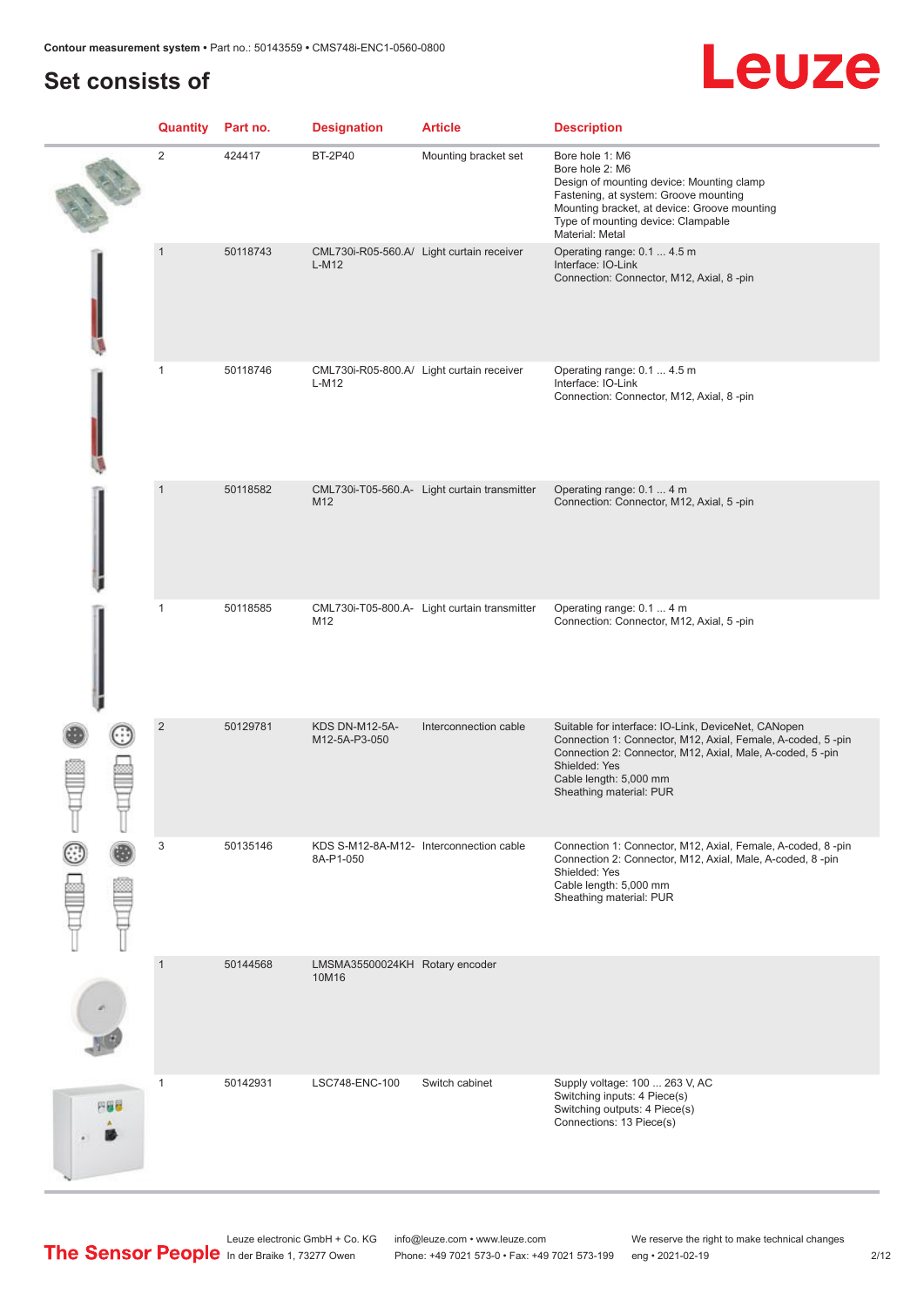### <span id="page-2-0"></span>**Technical data**

# Leuze

| <b>Basic data</b>                              |                                         |
|------------------------------------------------|-----------------------------------------|
| <b>Series</b>                                  | CMS 7xxi                                |
| <b>Contains</b>                                | 1x dongle CMS700                        |
|                                                | 1x rotary encoder                       |
| Order guide                                    | Additional models on request            |
| <b>Functions</b>                               |                                         |
| <b>Functions</b>                               | For a minimum object height $\geq$ 5 mm |
| <b>Optical data</b>                            |                                         |
| <b>Operating range</b>                         | Guaranteed operating range              |
| <b>Operating range</b>                         | 0.14.5m                                 |
| Operating range, transparent media             | $0.1 1.75$ m                            |
| <b>Operating range limit</b>                   | Typical operating range                 |
| <b>Operating range limit</b>                   | 0.16m                                   |
| <b>Measurement field length 1</b>              | 560 mm                                  |
| <b>Measurement field length 2</b>              | 800 mm                                  |
| Beam spacing                                   | 5 <sub>mm</sub>                         |
|                                                |                                         |
| <b>Electrical data</b>                         |                                         |
| <b>Protective circuit</b>                      | Polarity reversal protection            |
|                                                | Short circuit protected                 |
|                                                | <b>Transient protection</b>             |
| Output current, continuous current per 100 mA  |                                         |
| channel, max.                                  |                                         |
|                                                |                                         |
| Performance data                               |                                         |
| Supply voltage U <sub>B</sub>                  | 100  263 V, AC                          |
| Open-circuit current                           | 250 mA                                  |
|                                                |                                         |
| Inputs                                         |                                         |
| Number of digital switching inputs             | 4 Piece(s)                              |
|                                                |                                         |
| <b>Switching inputs</b>                        |                                         |
| <b>Type</b>                                    | Digital switching input                 |
| <b>Voltage type</b>                            | DC                                      |
| <b>Switching voltage</b>                       | 24 V. VIN                               |
|                                                |                                         |
| Outputs                                        |                                         |
| Number of digital switching outputs 4 Piece(s) |                                         |
| <b>Switching outputs</b>                       |                                         |
| <b>Type</b>                                    | Digital switching output                |
| Voltage type                                   | AC.                                     |
| <b>Switching voltage</b>                       | 24 V, VIN                               |
|                                                |                                         |
| <b>Interface</b>                               |                                         |
| Type                                           | EtherNet TCP/IP, PROFINET               |
|                                                |                                         |
| <b>Ethernet</b>                                |                                         |
| <b>Function</b>                                | Configuration / process data            |
|                                                |                                         |
| <b>Profinet</b>                                |                                         |
| <b>Function</b>                                | Configuration / process data            |
|                                                |                                         |

| <b>Connection 1</b>       |                                                                              |
|---------------------------|------------------------------------------------------------------------------|
| <b>Function</b>           | Earthing                                                                     |
| <b>Type of connection</b> | Earthing strap                                                               |
| <b>Material</b>           | Metal                                                                        |
|                           |                                                                              |
| <b>Connection 2</b>       |                                                                              |
| <b>Function</b>           | Voltage supply                                                               |
| Type of connection        | Harting connector                                                            |
| <b>Material</b>           | Metal                                                                        |
| <b>Connection 3</b>       |                                                                              |
| <b>Function</b>           | Width measuring light curtain connection                                     |
| <b>Type of connection</b> | Connector                                                                    |
| <b>Thread size</b>        | M12                                                                          |
| <b>Type</b>               | Male                                                                         |
| <b>Material</b>           | Metal                                                                        |
| No. of pins               | 8 -pin                                                                       |
| Encoding                  | A-coded                                                                      |
|                           |                                                                              |
| <b>Connection 4</b>       |                                                                              |
| <b>Function</b>           | Height measuring light curtain connec-                                       |
|                           | tion                                                                         |
| <b>Type of connection</b> | Connector                                                                    |
| <b>Thread size</b>        | M12                                                                          |
| Type                      | Male                                                                         |
| <b>Material</b>           | Metal                                                                        |
| No. of pins               | 8-pin                                                                        |
| Encoding                  | A-coded                                                                      |
|                           |                                                                              |
|                           |                                                                              |
| <b>Connection 5</b>       |                                                                              |
| <b>Function</b>           | Rotary encoder connection (not in<br>combination with length measuring light |
|                           | curtain)                                                                     |
| <b>Type of connection</b> | Connector                                                                    |
| <b>Thread size</b>        | M <sub>12</sub>                                                              |
| <b>Type</b>               | Male                                                                         |
| <b>Material</b>           | Metal                                                                        |
| No. of pins               | 8 -pin                                                                       |
| Encoding                  | A-coded                                                                      |
|                           |                                                                              |
| <b>Connection 6</b>       |                                                                              |
| <b>Function</b>           | External Ethernet TCP/IP connection                                          |
| Type of connection        | Connector                                                                    |
| <b>Thread size</b>        | M12                                                                          |
| Type                      | Male                                                                         |
| <b>Material</b>           | Metal                                                                        |
| No. of pins               | 4 -pin                                                                       |
| Encoding                  | A-coded                                                                      |
| <b>Connection 7</b>       |                                                                              |
| <b>Function</b>           | PROFINET IN connection (optional)                                            |
| Type of connection        | Connector                                                                    |
| <b>Thread size</b>        | M12                                                                          |
| <b>Type</b>               | Male                                                                         |
| <b>Material</b>           | Metal                                                                        |
| No. of pins               | 4-pin                                                                        |

#### **Connection**

**Number of connections** 8 Piece(s)

Leuze electronic GmbH + Co. KG info@leuze.com • www.leuze.com We reserve the right to make technical changes In der Braike 1, 73277 Owen Phone: +49 7021 573-0 • Fax: +49 7021 573-199 eng • 2021-02-19 3/12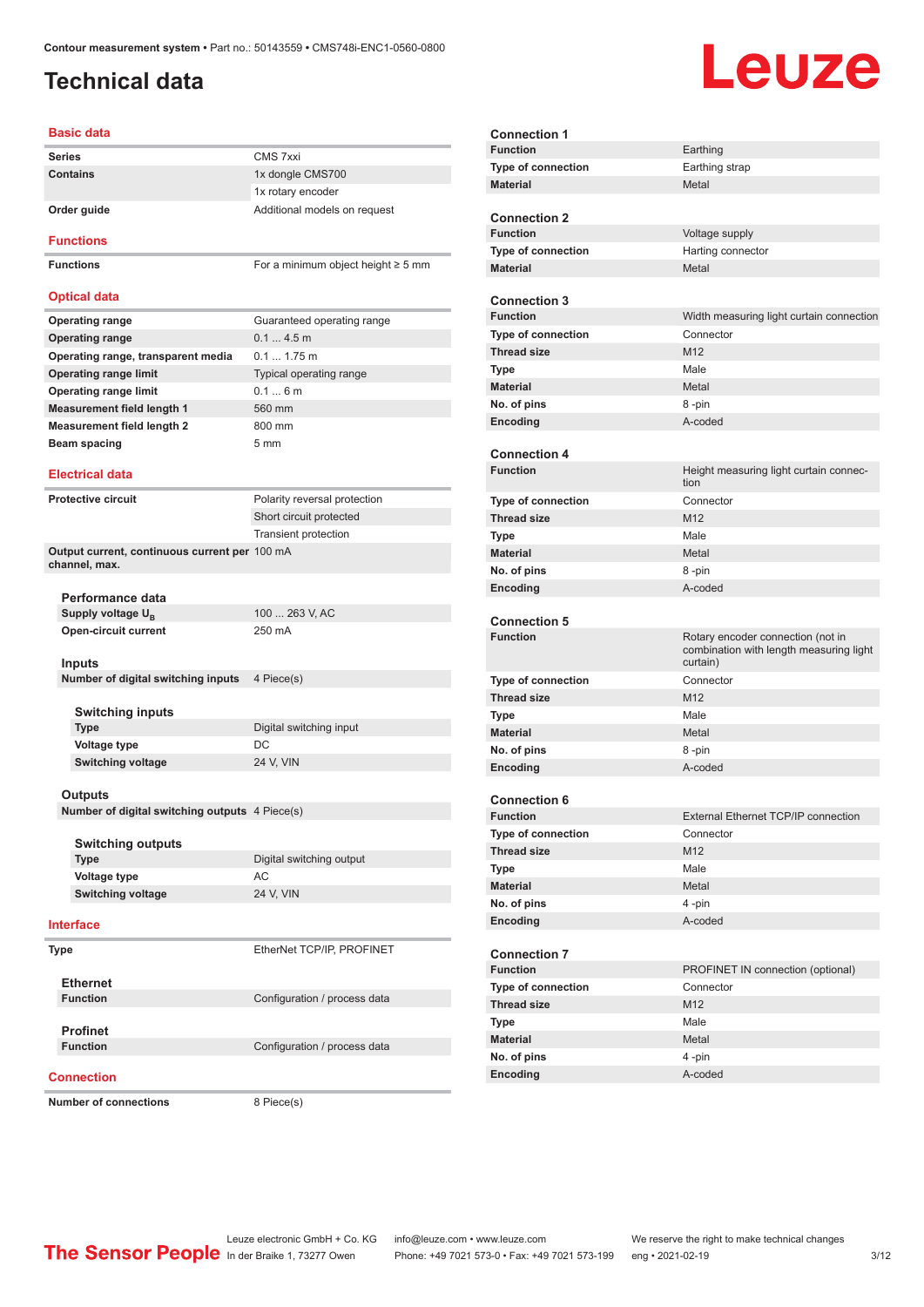## **Technical data**

# Leuze

| <b>Connection 8</b>       |                                    |
|---------------------------|------------------------------------|
| <b>Function</b>           | PROFINET OUT connection (optional) |
| <b>Type of connection</b> | Connector                          |
| <b>Thread size</b>        | M <sub>12</sub>                    |
| <b>Type</b>               | Male                               |
| <b>Material</b>           | Metal                              |
| No. of pins               | 4-pin                              |
| Encoding                  | A-coded                            |
|                           |                                    |

#### **Mechanical data**

| Design                  | Cubic                                                           |
|-------------------------|-----------------------------------------------------------------|
| <b>Housing material</b> | Metal                                                           |
| <b>Metal housing</b>    | Aluminum                                                        |
| Lens cover material     | <b>Plastic</b>                                                  |
| <b>Housing color</b>    | Gray                                                            |
|                         | Red                                                             |
| <b>Note</b>             | Dimensions of individual set items, see<br>dimensioned drawings |

#### **Operation and display**

| <b>Note</b>                 | This information refers to the switch<br>cabinet |
|-----------------------------|--------------------------------------------------|
| Type of display             | I FD.                                            |
| <b>Number of LEDs</b>       | 3 Piece(s)                                       |
| Type of configuration       | performed via webConfig                          |
| <b>Operational controls</b> | Rotary switch                                    |

#### **Environmental data**

| Ambient temperature, operation | $0 \dots 45$ °C |
|--------------------------------|-----------------|
| Ambient temperature, storage   | $-20$ 70 °C     |
| <b>Classification</b>          |                 |
|                                |                 |
| <b>Customs tariff number</b>   | 90314990        |
| eCl@ss 5.1.4                   | 27270910        |
| eCl@ss 8.0                     | 27270910        |
| eCl@ss 9.0                     | 27270910        |
| eCl@ss 10.0                    | 27270910        |
| eCl@ss 11.0                    | 27270910        |
| <b>ETIM 5.0</b>                | EC002549        |
| <b>ETIM 6.0</b>                | EC002549        |
| <b>ETIM 7.0</b>                | EC002549        |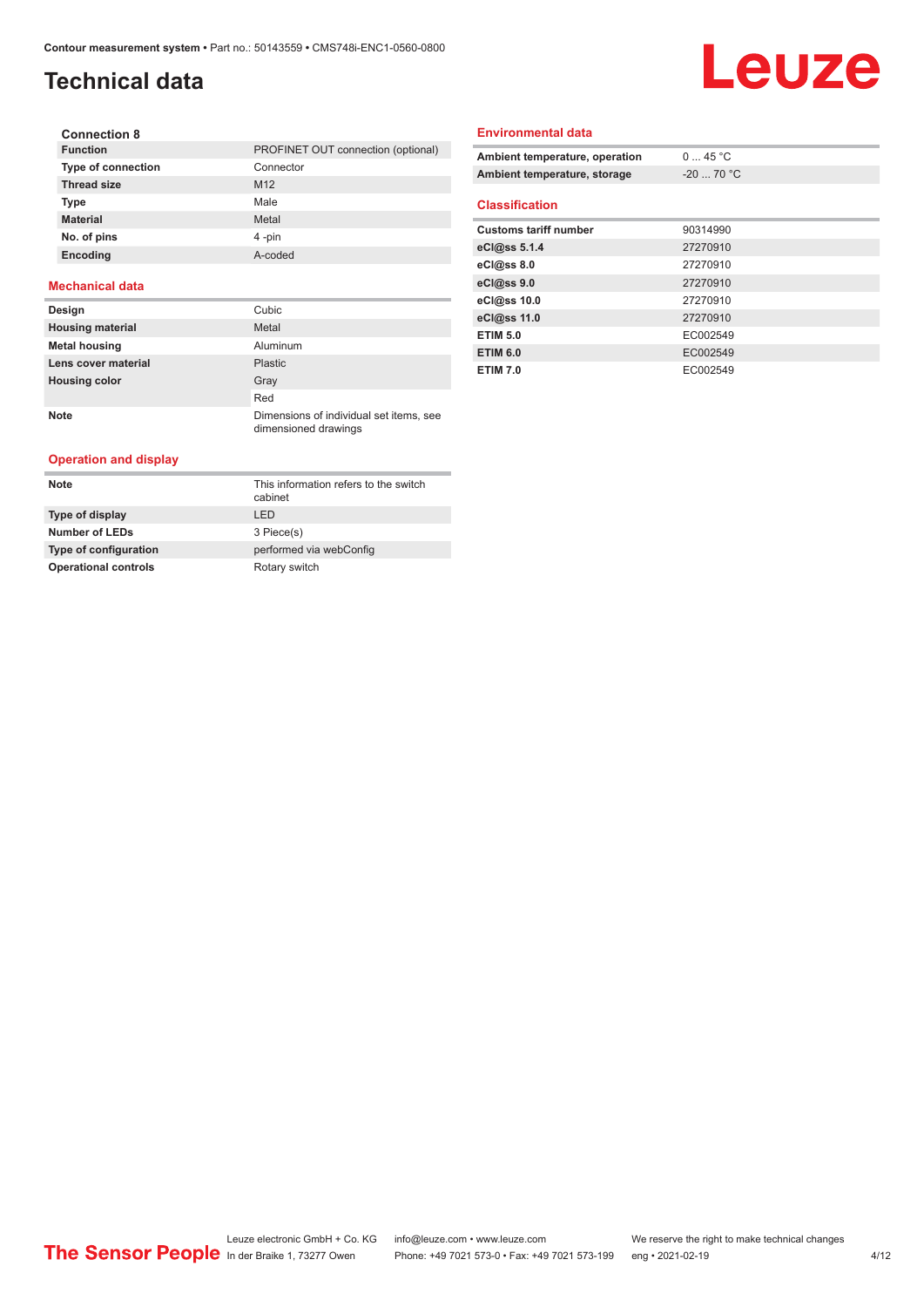<span id="page-4-0"></span>All dimensions in millimeters

Light curtain transmitter and receiver



Y 2.5 mm

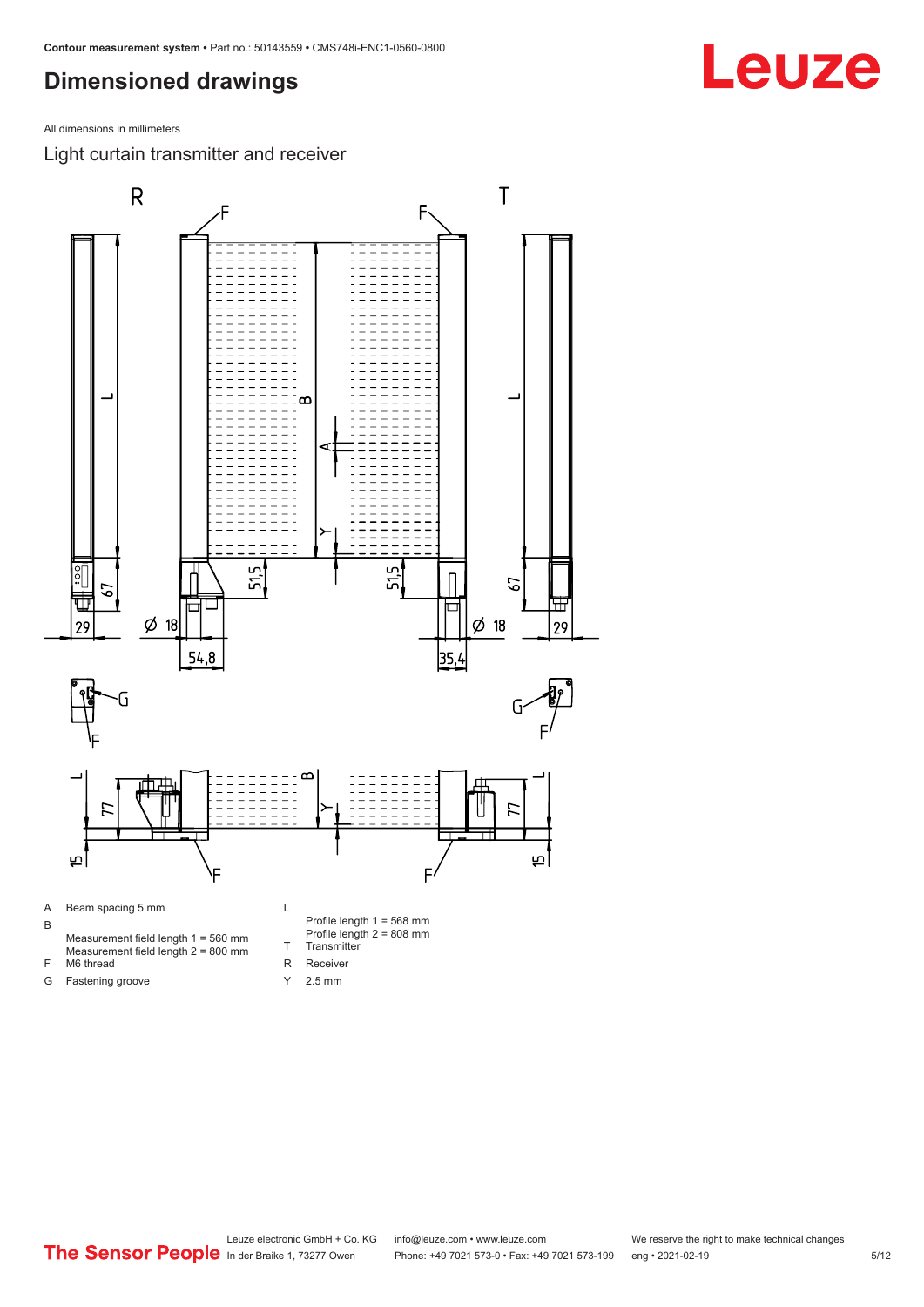# Leuze

#### Switch cabinet







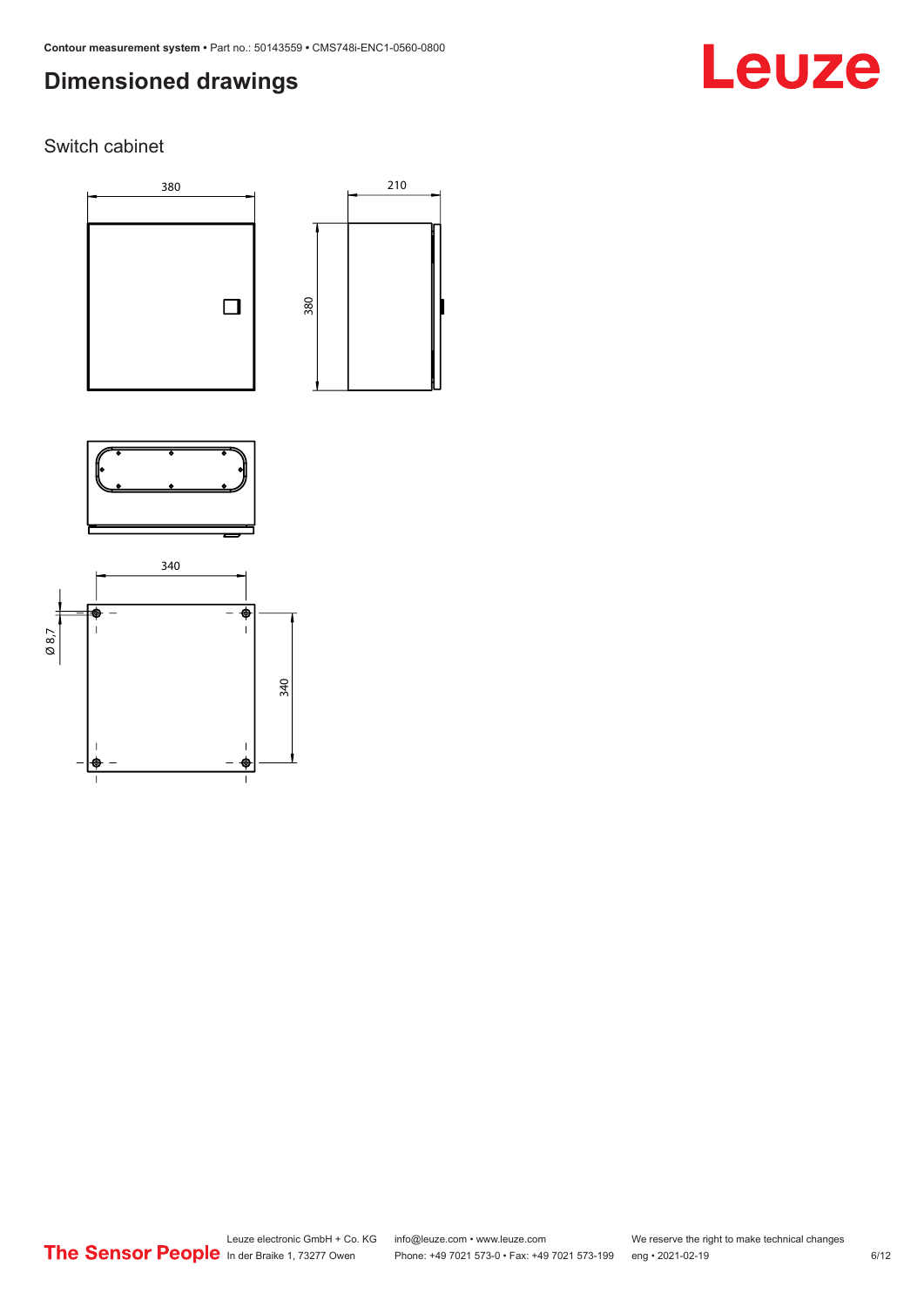# **Leuze**

Rotary encoders



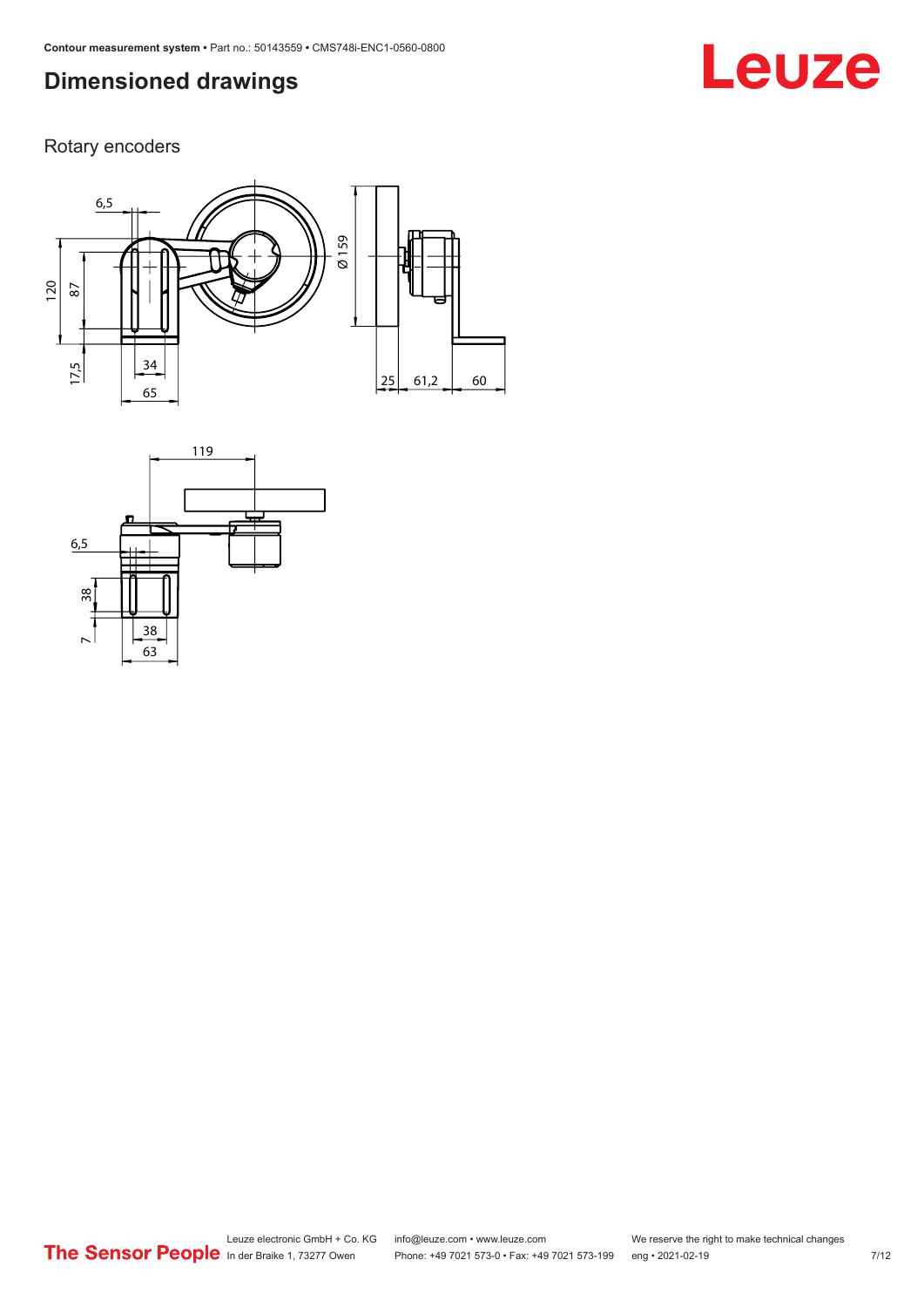<span id="page-7-0"></span>Mounting bracket







## **Electrical connection**

| <b>Connection 1</b> |                                          |
|---------------------|------------------------------------------|
| <b>Function</b>     | Earthing                                 |
| Type of connection  | Earthing strap                           |
| <b>Material</b>     | Metal                                    |
|                     |                                          |
| <b>Connection 2</b> | <b>XS1000</b>                            |
| <b>Function</b>     | Voltage supply                           |
| Type of connection  | Harting connector                        |
| <b>Material</b>     | Metal                                    |
|                     |                                          |
| <b>Connection 3</b> | <b>XS1301</b>                            |
| <b>Function</b>     | Width measuring light curtain connection |
| Type of connection  | Connector                                |
| <b>Thread size</b>  | M12                                      |
| <b>Type</b>         | Male                                     |
| <b>Material</b>     | Metal                                    |
| No. of pins         | 8-pin                                    |
| Encoding            | A-coded                                  |

## **Leuze**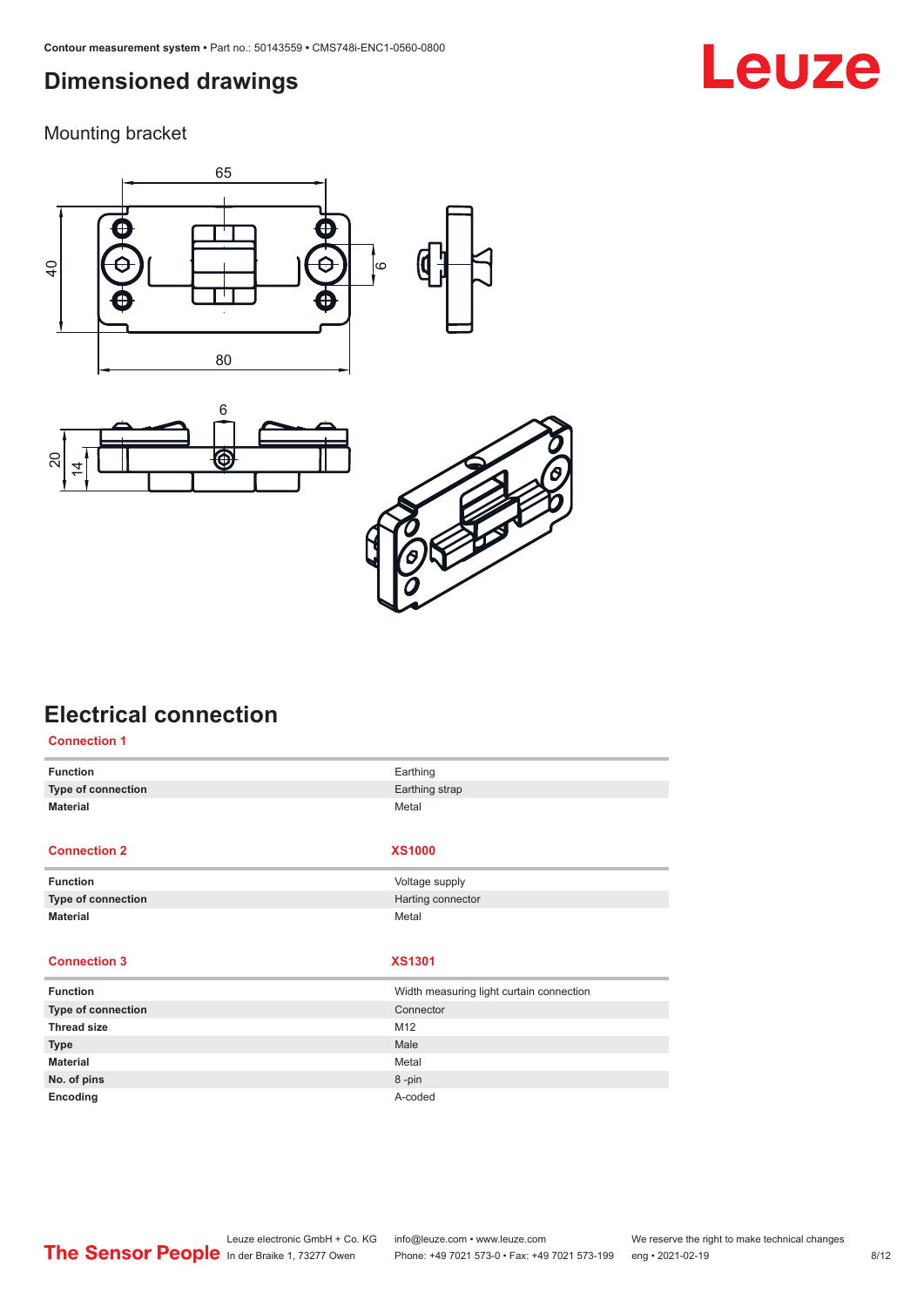## **Electrical connection**

| Pin              | <b>Pin assignment</b> |
|------------------|-----------------------|
| 1                | $V^+$                 |
|                  |                       |
| $\overline{2}$   | IO1                   |
| $\mathbf{3}$     | GND                   |
| $\overline{4}$   | IO-Link               |
| 5                | IO2                   |
| $\boldsymbol{6}$ | IO3                   |
| $\overline{7}$   | IO4                   |
| 8                | <b>GND</b>            |
|                  |                       |

#### **Connection 4 XS1302**

| <b>Function</b>    | Height measuring light curtain connection |
|--------------------|-------------------------------------------|
| Type of connection | Connector                                 |
| <b>Thread size</b> | M12                                       |
| <b>Type</b>        | Male                                      |
| <b>Material</b>    | Metal                                     |
| No. of pins        | 8-pin                                     |
| Encoding           | A-coded                                   |

#### **Pin Pin assignment**

| 1              | $V +$           |
|----------------|-----------------|
| $\overline{2}$ | IO <sub>1</sub> |
| 3              | GND             |
| $\overline{4}$ | IO-Link         |
| 5              | IO <sub>2</sub> |
| 6              | IO3             |
| 7              | IO4             |
| 8              | <b>GND</b>      |
|                |                 |



**Connection 5 XS1400**

| <b>Function</b>           | Rotary encoder connection (not in combination with<br>length measuring light curtain) |
|---------------------------|---------------------------------------------------------------------------------------|
| <b>Type of connection</b> | Connector                                                                             |
| <b>Thread size</b>        | M <sub>12</sub>                                                                       |
| Type                      | Male                                                                                  |
| Material                  | Metal                                                                                 |
| No. of pins               | 8-pin                                                                                 |
| Encoding                  | A-coded                                                                               |

#### **Pin Pin assignment**

| 1              | U-     |
|----------------|--------|
| $\overline{2}$ | $U +$  |
| 3              | A      |
| $\overline{4}$ | B      |
| 5              | N      |
| 6              | A inv. |
| 7              | B inv. |
| 8              | N inv. |
| 9              | Shield |
|                |        |



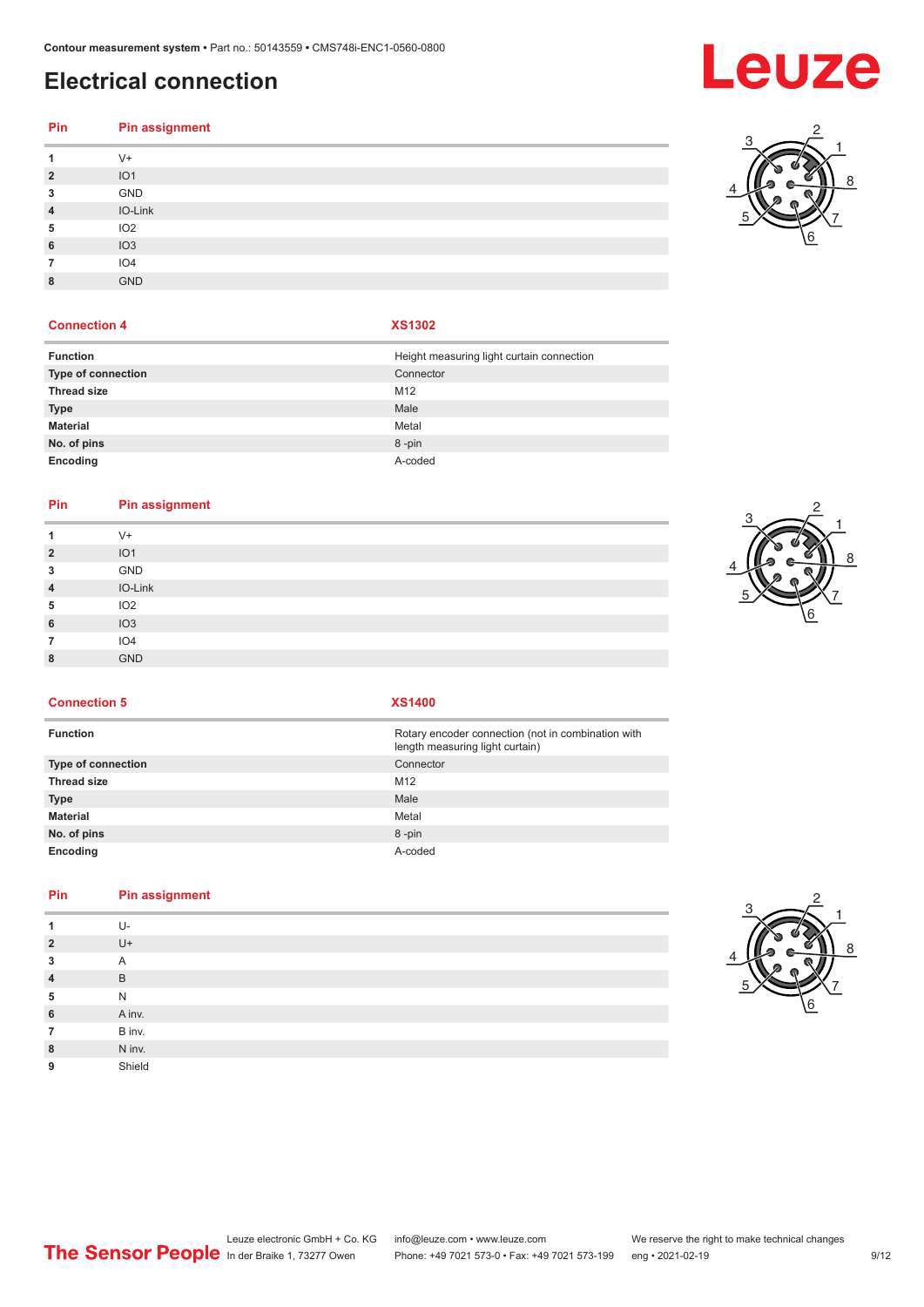### **Electrical connection**

#### **Connection 6 XETH1**

| <b>Function</b>    | External Ethernet TCP/IP connection |
|--------------------|-------------------------------------|
| Type of connection | Connector                           |
| <b>Thread size</b> | M12                                 |
| <b>Type</b>        | Male                                |
| Material           | Metal                               |
| No. of pins        | $4 - pin$                           |
| Encoding           | A-coded                             |

#### **Pin Pin assignment**

| $\overline{1}$ | TD+   |
|----------------|-------|
| $\overline{2}$ | $RD+$ |
| $\mathbf{3}$   | TD-   |
| $\overline{4}$ | RD-   |



2

#### **Connection 7 XS1100**

| PROFINET IN connection (optional) |
|-----------------------------------|
| Connector                         |
| M12                               |
| Male                              |
| Metal                             |
| $4 - pin$                         |
| A-coded                           |
|                                   |

#### **Pin Pin assignment**

| $\overline{A}$ | TD+   |
|----------------|-------|
| $\overline{2}$ | $RD+$ |
| $\overline{3}$ | TD-   |
| $\overline{4}$ | RD-   |

#### **Connection 8 XS1101**

| <b>Function</b>           | PROFINET OUT connection (optional) |
|---------------------------|------------------------------------|
| <b>Type of connection</b> | Connector                          |
| <b>Thread size</b>        | M12                                |
| <b>Type</b>               | Male                               |
| <b>Material</b>           | Metal                              |
| No. of pins               | $4$ -pin                           |
| Encoding                  | A-coded                            |

#### **Pin Pin assignment**

| $\overline{1}$ | TD+   |
|----------------|-------|
| $2^{\circ}$    | $RD+$ |
| $\mathbf{3}$   | TD-   |
| $\overline{4}$ | RD-   |

# 2





4

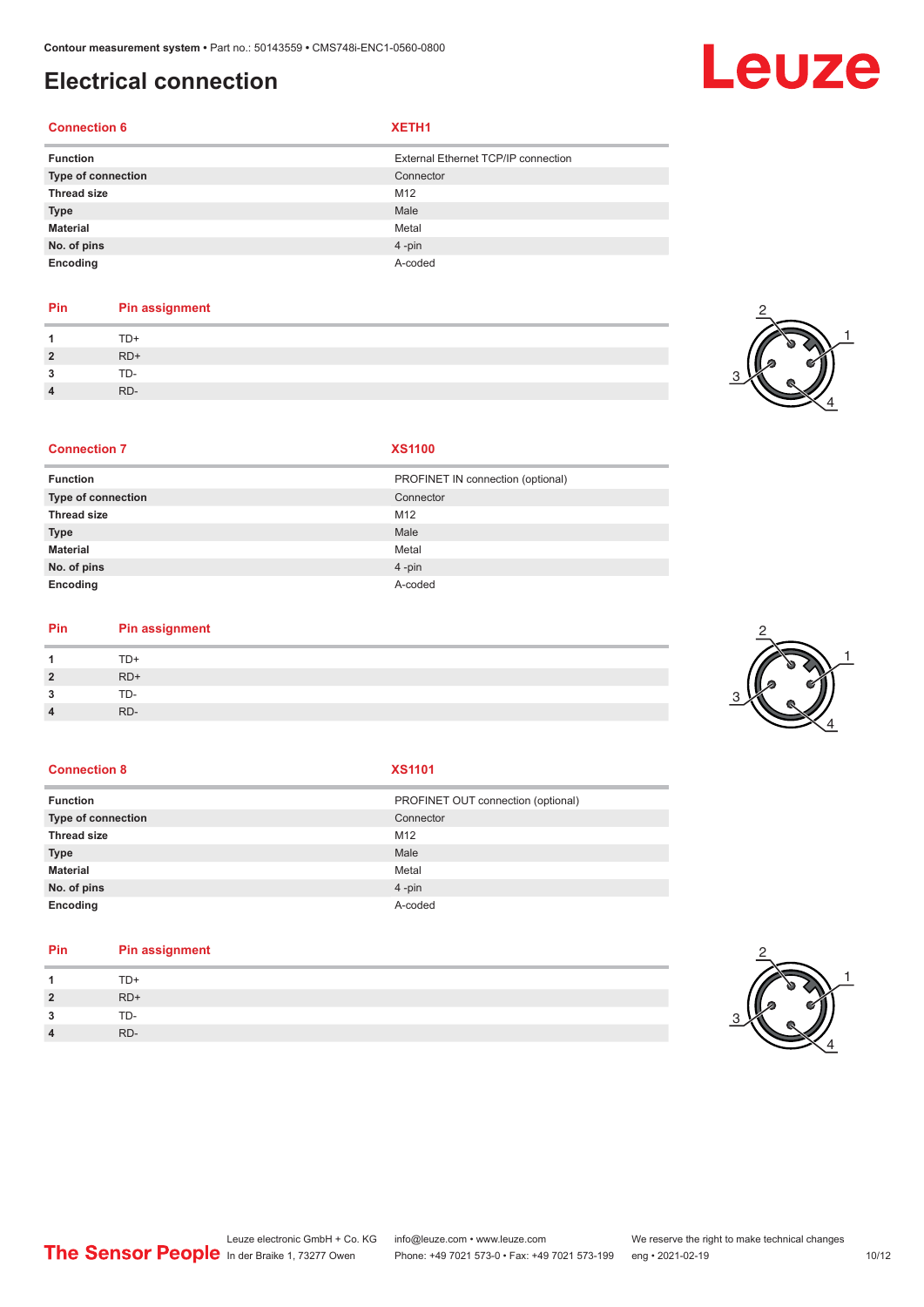#### <span id="page-10-0"></span>**Diagrams**



x Total measuring length from width and height measuring light curtain [mm]

y Max. conveyor speed [m/s]

#### **Notes**



#### **Accessories**

### Connection technology - Interconnection cables

|   |                     | Part no. | <b>Designation</b>                     | <b>Article</b>        | <b>Description</b>                                                                                                                                                                         |
|---|---------------------|----------|----------------------------------------|-----------------------|--------------------------------------------------------------------------------------------------------------------------------------------------------------------------------------------|
| ▩ | <b>Spring</b><br>甘量 | 50135082 | <b>KSS ET-M12-4A-</b><br>RJ45-A-P7-100 | Interconnection cable | Suitable for interface: Ethernet<br>Connection 1: Connector, M12, Axial, Male, D-coded, 4-pin<br>Connection 2: RJ45<br>Shielded: Yes<br>Cable length: 10,000 mm<br>Sheathing material: PUR |

Leuze